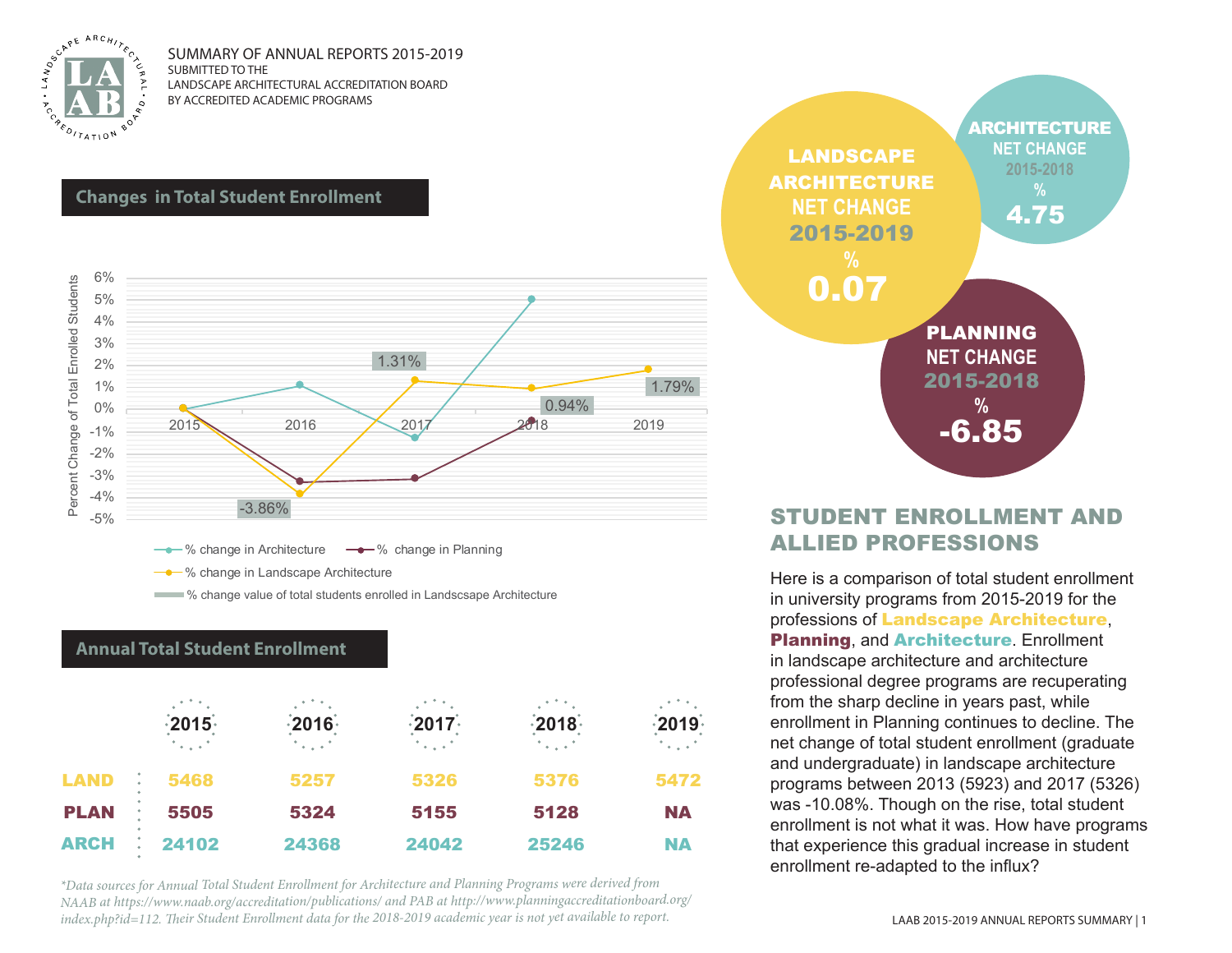

Between 2015 and 2017 both program types experienced a sudden drop in enrollment. However, overall undergraduate programs are steadily gaining back on student enrollment, and while overall graduate programs fluctuate, they have remained relatively stable in the long-term.



### **Breakdown of Student Enrollment by Gender**

Below are the shifts in student enrollment for landscape architecture programs by gender. Similar to the previous five-year report summary (2013-2017), male enrollment dropped and female enrollment rose in both graduate and undergraduate programs from 2015-2019.

|                        | 2015 |           |              | 2016      |           |              | 2017 |           |              | 2018 |      |              | 2019 |           |              |
|------------------------|------|-----------|--------------|-----------|-----------|--------------|------|-----------|--------------|------|------|--------------|------|-----------|--------------|
| Students by<br>Program | UG   | <b>GR</b> | <b>Total</b> | <b>UG</b> | <b>GR</b> | <b>Total</b> | UG   | <b>GR</b> | <b>Total</b> | UG   | GR   | <b>Total</b> | UG   | <b>GR</b> | <b>Total</b> |
| Female                 | 1343 | 1305      | 2648         | 1408      | 1262      | 2670         | 1461 | 1304      | 2765         | 1563 | 1327 | 2890         | 1553 | 1397      | 2950         |
| <b>Male</b>            | 1952 | 868       | 2820         | 1795      | 792       | 2587         | 765  | 796       | 2561         | 1757 | 729  | 2486         | 1778 | 744       | 2522         |
| <b>Total</b>           | 3295 | 2173      | 5468         | 3203      | 2054      | 5257         | 3226 | 2100      | 5326         | 3320 | 2056 | 5376         | 3331 | 2141      | 5472         |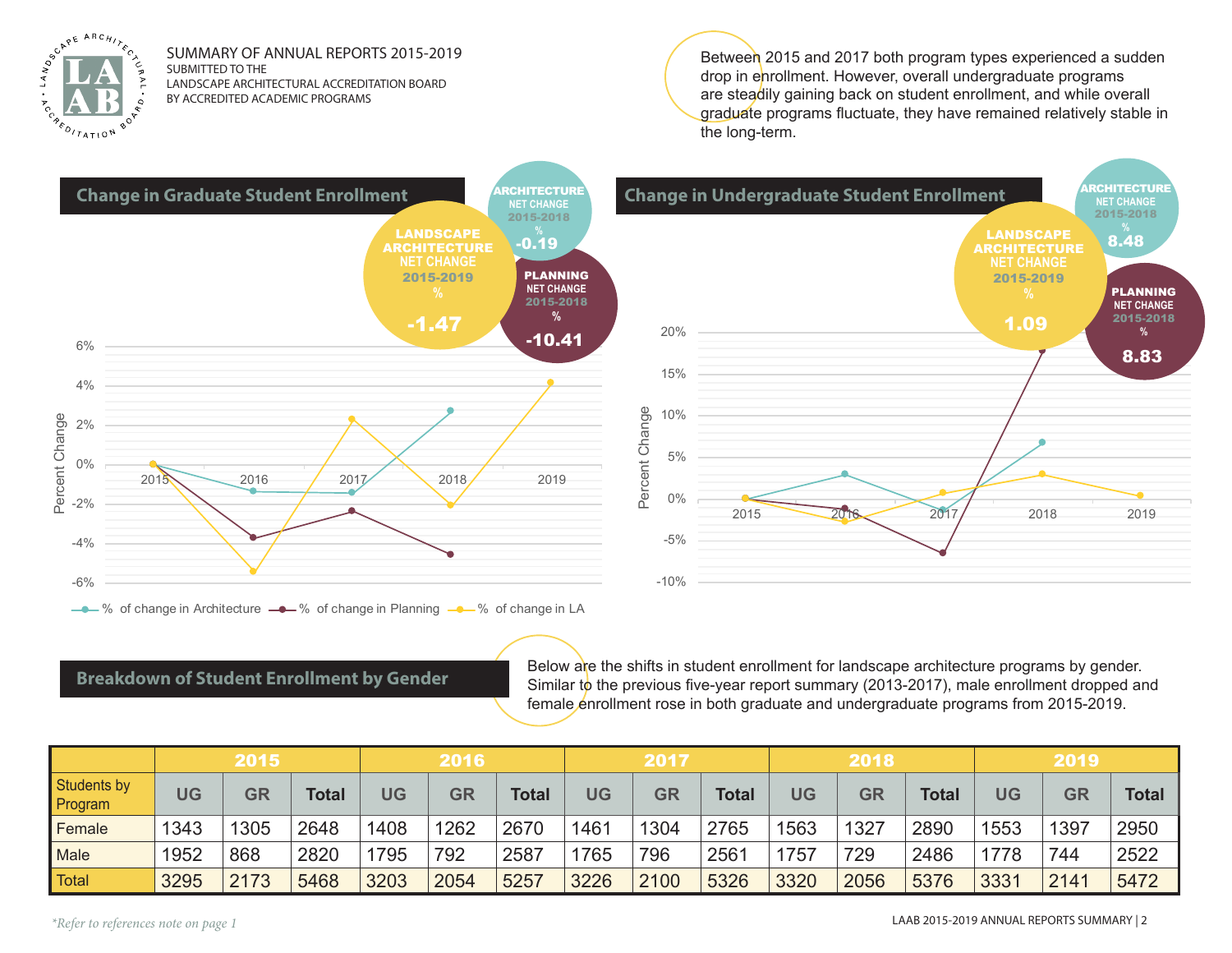



# DOMESTIC AND INTERNATIONAL

Total enrollment of domestic students began to stabilize and increase gradually in 2017 from its previous significant decline in the 2013-2017 fiveyear summary report (-19.44%). The number of international students in graduate programs spiked between 2013 (592) and 2015 (841) and has since continued to slow and make a more gradual increase through 2019 (863).



|               | 2015 |      |              | 2016      |           |       | 2017 |           |              | 2018 |           |              | 2019 |           |              |
|---------------|------|------|--------------|-----------|-----------|-------|------|-----------|--------------|------|-----------|--------------|------|-----------|--------------|
|               | UG   | GR   | <b>Total</b> | <b>JG</b> | <b>GR</b> | Total | UG   | <b>GR</b> | <b>Total</b> | UG   | <b>GR</b> | <b>Total</b> | UG   | <b>GR</b> | <b>Total</b> |
| Domestic      | 2992 | 1303 | 4295         | 2860      | 1227      | 4087  | 2851 | 1263      | 4114         | 2948 | 1222      | 4170         | 3014 | 1278      | 4292         |
| International | 290  | 841  | 1131         | 322       | 843       | 1165  | 371  | 837       | 1208         | 372  | 834       | 1206         | 317  | 863       | 1180         |
| Total         | 3282 | 2144 | 5426         | 3182      | 2070      | 5252  | 3222 | 2100      | 5322         | 3320 | 2056      | 5376         | 3331 | 2141      | 5472         |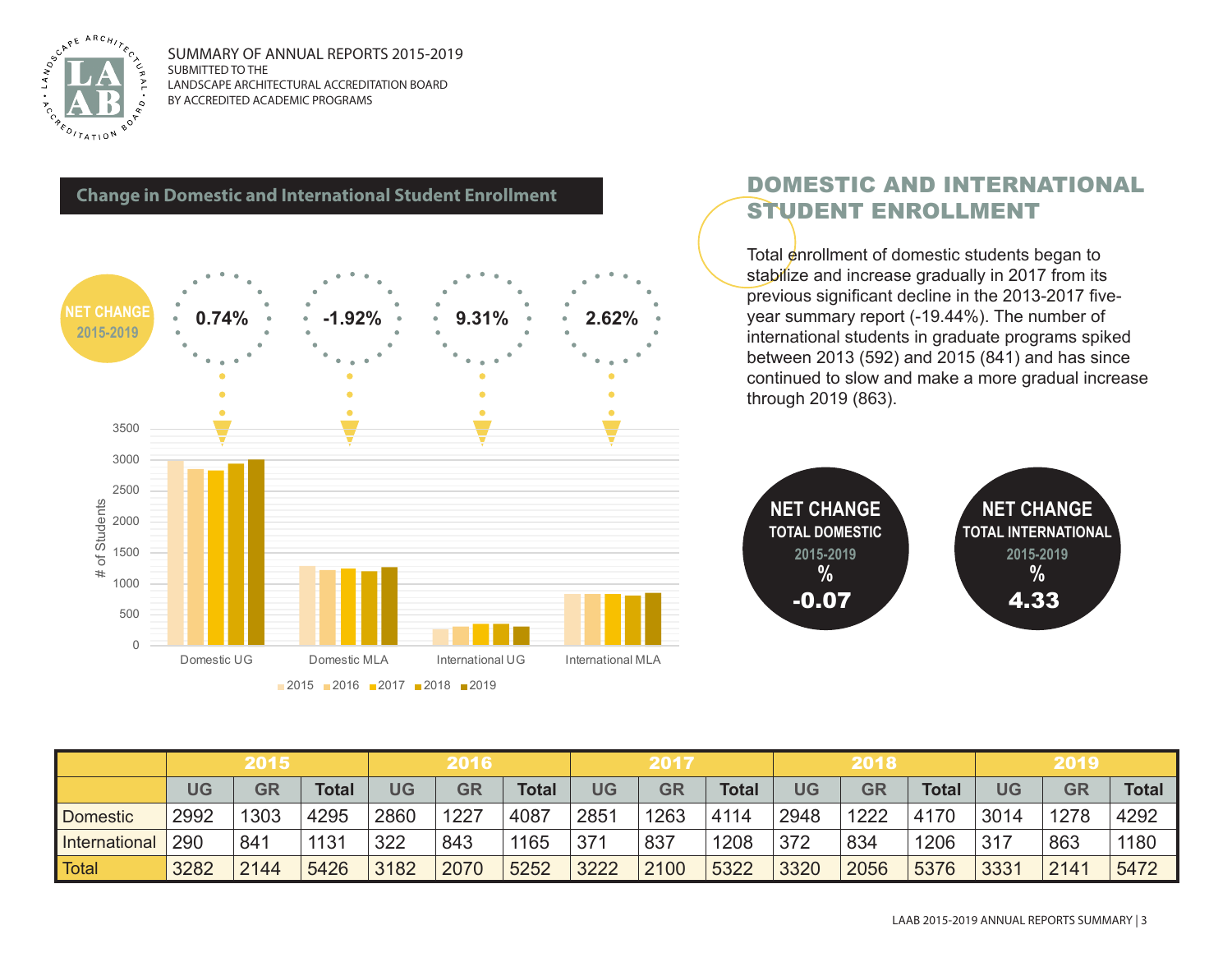

# RACIAL AND ETHNIC TRENDS

As nation-wide efforts to diversify the profession become an issue of priority within professional practice, academia, and the Society, the stagnant incremental shift in student enrollment moves slowly toward encouraging the inclusion of less represented racial and ethnic groups. Between 2015 and 2019 the ratio of black students rose roughly a third of a percent. Seven percent of the total students chose to not identify an ethnic or racial demographic, marked here as "Unknown." This information could sway the numbers of any of these categories, however, despite diversity efforts and the rise in enrollment, the student body is overwhelmingly dominated by a white-identifying racial group which will transfer as such to professional practice as degrees are awarded in years to come.

# **Student Race and Ethnicity**



*\*No LAAB data recorded for total landscape architecture students enrolled of American Indian identity prior to year 2016* 

LAAB 2015-2019 ANNUAL REPORTS SUMMARY | 4